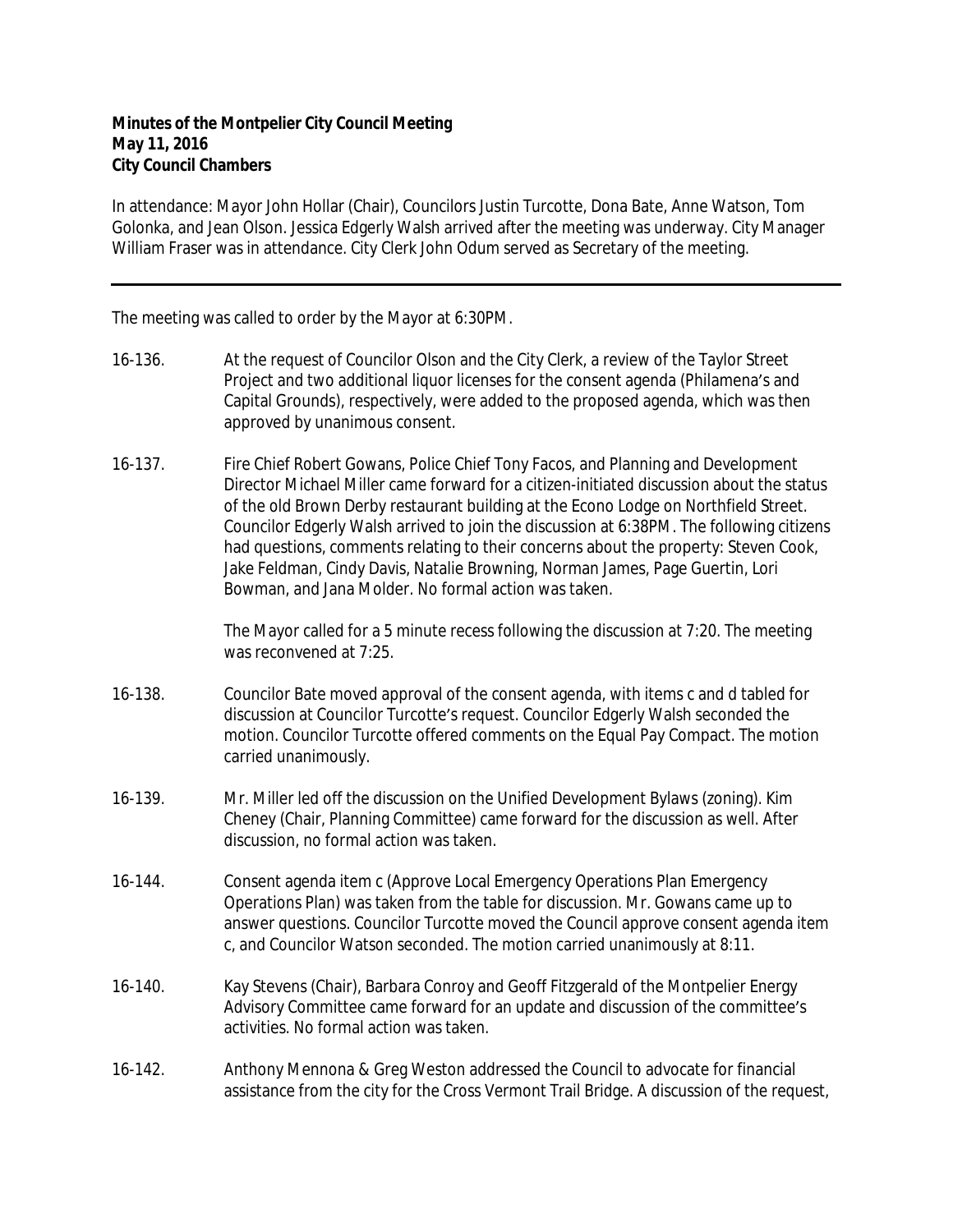given the regional nature of the project, followed.

Councilor Edgerly Walsh moved that "Montpelier puts \$5000 up for the Cross Vermont Trail Bridge and we would commit another \$8000 contingent on the other involved towns unanimously meeting or matching support at a dollar per resident level." Councilor Watson seconded. Further discussion followed before the motion carried on a 5-1 vote (Councilor Golonka opposed).

- 16-143. Councilor Watson led off discussion on railroad pesticide usage in the city with a report. Elaine Martin (Director of Another Way), Barbara Burnett (member of Standing Together for Healthy Solutions), Anthony Mennona and Page Guertin expressed concerns to the Council. Discussion followed, and no formal action was taken.
- 16-144. Councilor Olson led a discussion on the status of the Taylor Street project. Assistant City Manager Jessie Baker came forward to answer questions. No action was taken.
- 16-141. An update on the Council goal that the City "Maintain Excellent Services" was received by the Council. Councilors offered brief comments. No action was taken.
- 16-144. Consent Agenda item d (Approve Community Services Facilitator) was taken from the table for discussion. Assistant City Manager Baker came forward to participate in the discussion. Councilor Bate moved the Council approve Consent Agenda item d, and was seconded by Councilor Edgerly Walsh. Motion carried 5-0 (Councilor Turcotte abstained) at 9:51PM.
- 16-141. At Councilor Olson's request, the discussion of the report on the Council Goal that the City "Maintain Excellent Services" was re-opened. After a brief discussion, no action was taken.
- 16-145. Councilor Watson reported that the Montpelier High School Ultimate Frisbee team was doing well and encouraged citizens to come watch them play.

Councilor Bate indicated she had lost her iPhone wallet between the theater and her home on N. Franklin Street, encouraging anyone who may have seen it to reach out to her.

Councilor Turcotte reported on his participation with the program advisory group at NECI. He also noted the coming of the wild leek season.

- 16-146. The Mayor noted the recognition of Chris Cox at the wastewater treatment plant for national recognition. He also noted that the VT Housing and Conservation Board had approved funding for the French Block project, before finally praising the Lost Nation Theater production of Hairspray.
- 16-147. The City Clerk noted that quarterly tax payments were due the coming Monday.
- 16-148. City Manager Fraser noted the need for a special meeting on July 6 to set the tax rate. He then commented on the passing of Alan Blakeman.